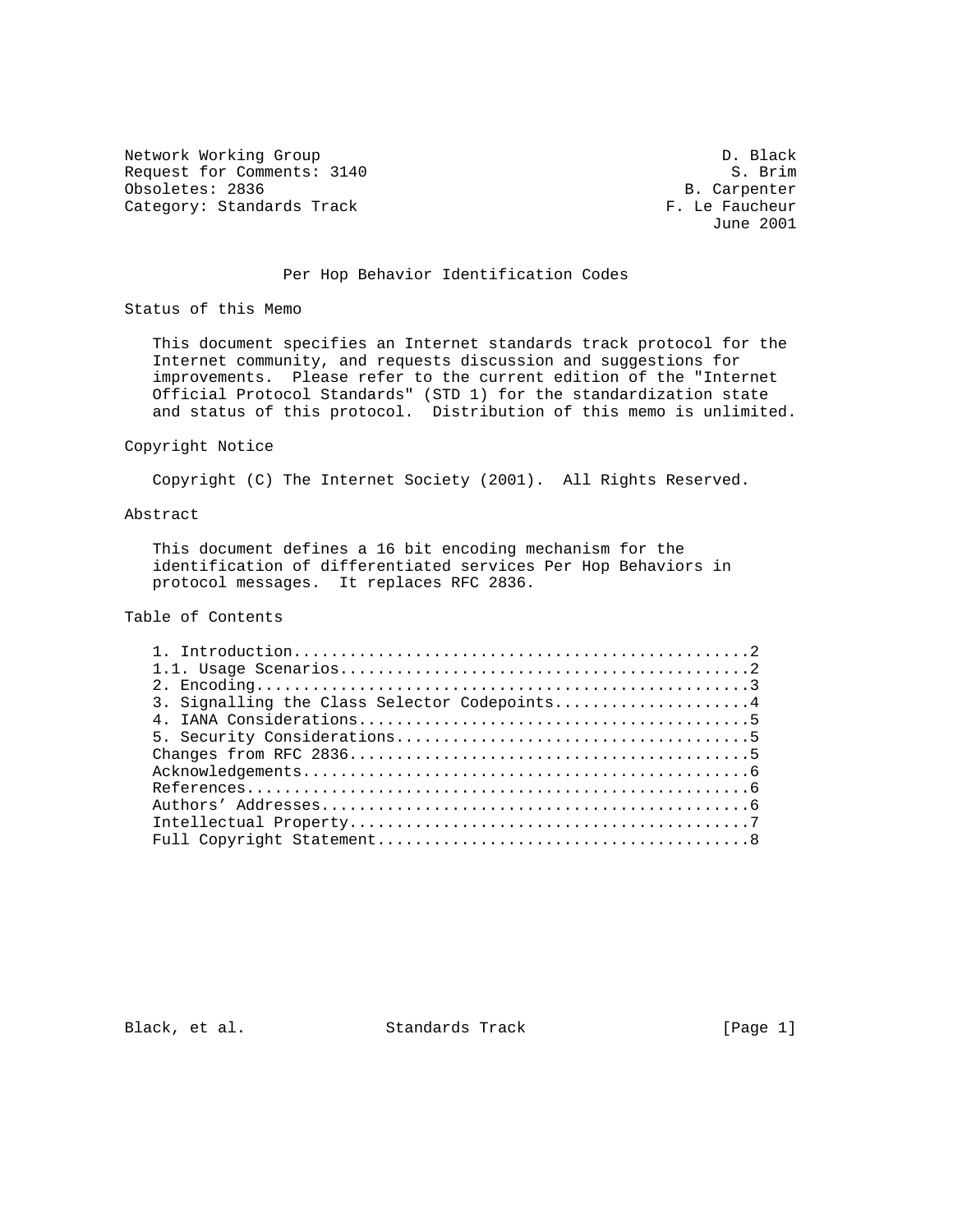### 1. Introduction

 Differentiated Services [RFC 2474, RFC 2475] introduces the notion of Per Hop Behaviors (PHBs) that define how traffic belonging to a particular behavior aggregate is treated at an individual network node. In IP packet headers, PHBs are not indicated as such; instead Differentiated Services Codepoint (DSCP) values are used. There are only 64 possible DSCP values, but there is no such limit on the number of PHBs. In a given network domain, there is a locally defined mapping between DSCP values and PHBs. Standardized PHBs recommend a DSCP mapping, but network operators may choose alternative mappings.

 In some cases it is necessary or desirable to identify a particular PHB in a protocol message, such as a message negotiating bandwidth management or path selection, especially when such messages pass between management domains. Examples where work is in progress include communication between bandwidth brokers, and MPLS support of diffserv.

 In certain cases, what needs to be identified is not an individual PHB, but a set of PHBs. One example is a set of PHBs that must follow the same physical path to prevent re-ordering. An instance of this is the set of three PHBs belonging to a single Assured Forwarding class, such as the PHBs AF11, AF12 and AF13 [RFC 2597].

 This document defines a binary encoding to uniquely identify PHBs and/or sets of PHBs in protocol messages. This encoding MUST be used when such identification is required.

 This document replaces RFC 2836, which omitted considerations for the Class Selector codepoints.

 The key words "MUST", "MUST NOT", "REQUIRED", "SHALL", "SHALL NOT", "SHOULD", "SHOULD NOT", "RECOMMENDED", "MAY", and "OPTIONAL" in this document are to be interpreted as described in [RFC2119].

#### 1.1. Usage Scenarios

 Diffserv services are expected to be supported over various underlying technologies which we broadly refer to as "link layers" for the purpose of this discussion. For the transport of IP packets, some of these link layers make use of connections or logical connections where the forwarding behavior supported by each link layer device is a property of the connection. In particular, within the link layer domain, each link layer node will schedule traffic depending on which connection the traffic is transported in. Examples of such "link layers" include ATM and MPLS.

Black, et al. Standards Track [Page 2]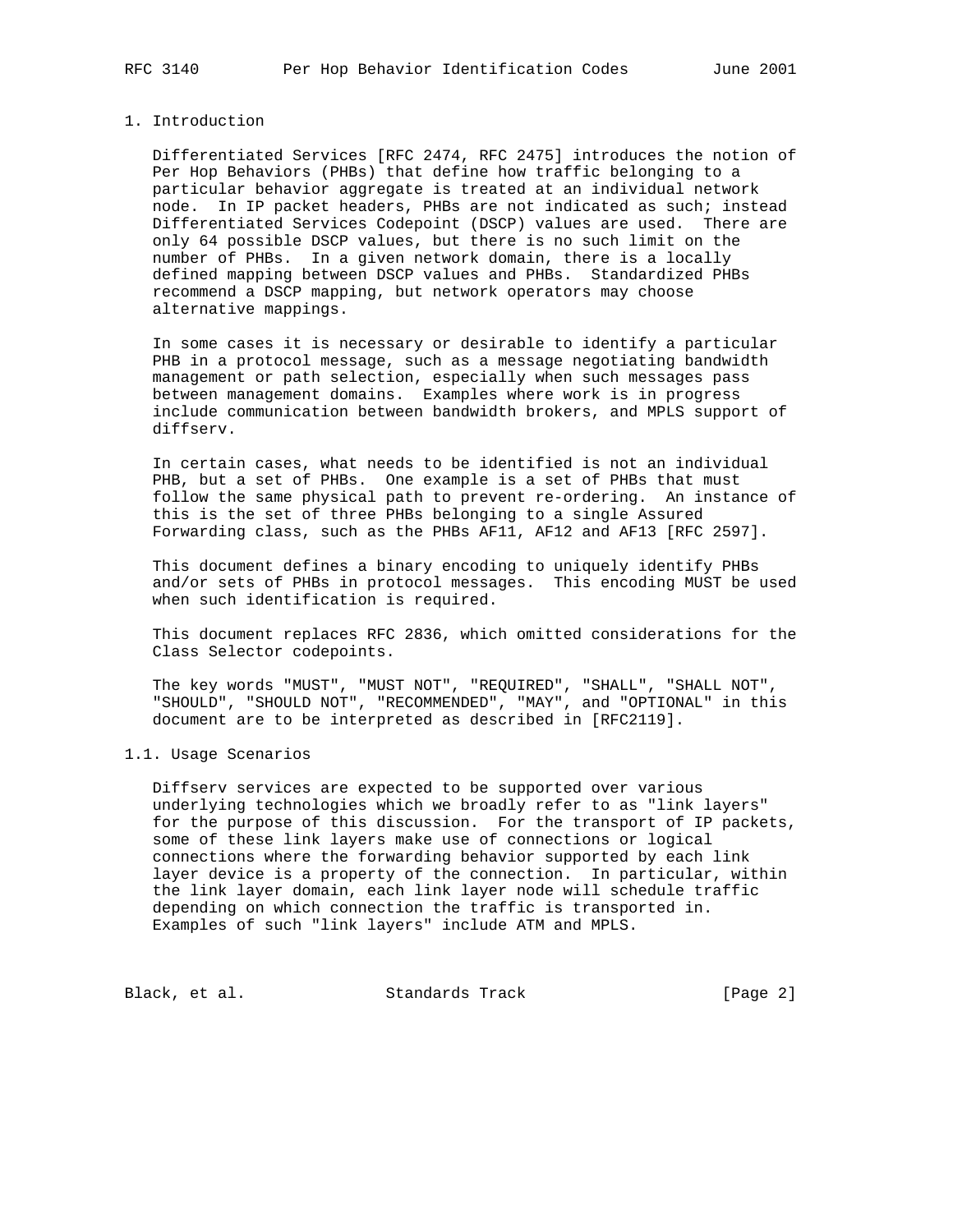For efficient support of diffserv over these link layers, one model is for different Behavior Aggregates (BAs) (or sets of Behavior Aggregates) to be transported over different connections so that they are granted different (and appropriate) forwarding behaviors inside the link layer cloud. When those connections are dynamically established for the transport of diffserv traffic, it is very useful to communicate at connection establishment time what forwarding behavior(s) is (are) to be granted to each connection by the link layer device so that the BAs transported experience consistent forwarding behavior inside the link layer cloud. This can be achieved by including in the connection establishment signaling messages the encoding of the corresponding PHB, or set of PHBs, as defined in this document. Details on proposed usage of PHB encodings by some MPLS label distribution protocols (RSVP and LDP) for support of Diff-Serv over MPLS, can be found in [MPLS-DS].

 In another approach, the ATM Forum has a requirement to indicate desired IP QOS treatments in ATM signaling, so that ATM switches can be just as supportive of the desired service as are IP forwarders. To do so the Forum is defining a new VC call setup information element is which will carry PHB identification codes (although will be generalized to do more if needed).

2. Encoding

PHBs and sets of PHBs are encoded in an unsigned 16 bit binary field.

The 16 bit field is arranged as follows:

Case 1: PHBs defined by standards action, as per [RFC 2474].

 The encoding for a single PHB is the recommended DSCP value for that PHB, left-justified in the 16 bit field, with bits 6 through 15 set to zero. Note that the recommended DSCP value MUST be used, even if the network in question has chosen a different mapping.

 The encoding for a set of PHBs is the numerically smallest of the set of encodings for the various PHBs in the set, with bit 14 set to 1. (Thus for the AF1x PHBs, the encoding is that of the AF11 PHB, with bit 14 set to 1.)

|  |  | 0 1 2 3 4 5 6 7 8 9 10 11 12 13 14 15 |  |  |  |  |  |                                                                      |  |
|--|--|---------------------------------------|--|--|--|--|--|----------------------------------------------------------------------|--|
|  |  |                                       |  |  |  |  |  | +---+---+---+---+---+---+---+---+---+---+---+---+---+---+---+---+--- |  |
|  |  |                                       |  |  |  |  |  | DSCP   0 0 0 0 0 0 0 0 x 0                                           |  |
|  |  |                                       |  |  |  |  |  | +---+---+---+---+---+---+---+---+---+---+---+---+---+---+---+---+--- |  |

Black, et al. Standards Track [Page 3]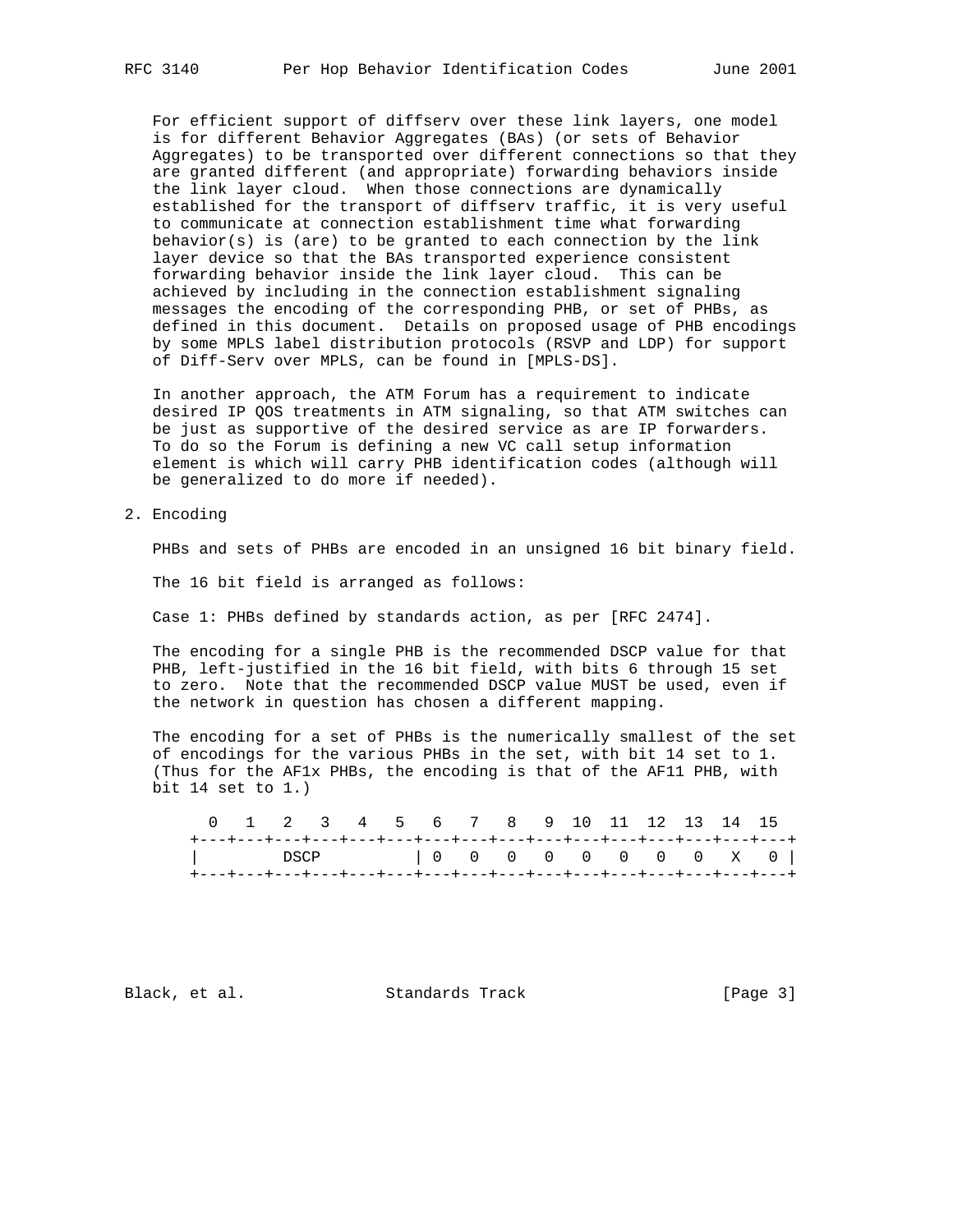Case 2: PHBs not defined by standards action, i.e., experimental or local use PHBs as allowed by [RFC 2474]. In this case an arbitrary 12 bit PHB identification code, assigned by the IANA, is placed left-justified in the 16 bit field. Bit 15 is set to 1, and bit 14 is zero for a single PHB or 1 for a set of PHBs. Bits 12 and 13 are zero.

|                                                                       |  |  |  |  |  | 0 1 2 3 4 5 6 7 8 9 10 11 12 13 14 15 |  |                       |  |
|-----------------------------------------------------------------------|--|--|--|--|--|---------------------------------------|--|-----------------------|--|
| +---+---+---+---+---+---+---+---+---+---+---+---+---+---+---+---+---+ |  |  |  |  |  |                                       |  |                       |  |
|                                                                       |  |  |  |  |  |                                       |  | PHB id code   0 0 X 1 |  |
| +---+---+---+---+---+---+---+---+---+---+---+---+---+---+---+---+---+ |  |  |  |  |  |                                       |  |                       |  |

 Bits 12 and 13 are reserved either for expansion of the PHB identification code, or for other use, at some point in the future.

 In both cases, when a single PHBID is used to identify a set of PHBs (i.e., bit 14 is set to 1), that set of PHBs MUST constitute a PHB Scheduling Class (i.e., use of PHBs from the set MUST NOT cause intra-microflow traffic reordering when different PHBs from the set are applied to traffic in the same microflow). The set of AF1x PHBs [RFC 2597] is an example of a PHB Scheduling Class. Sets of PHBs that do not constitute a PHB Scheduling Class can be identified by using more than one PHBID.

3. Signalling the Class Selector Codepoints

 [RFC 2474] defines the eight DS codepoint values of the form 'xxx000' (where x may be '0' or '1') as the Class Selector Codepoints. Codepoint 000000 is the recommended DSCP value for the Default PHB, and hence the Case 1 PHBID constructed from that codepoint is used to signal the Default PHB (see Section 2 above).

 For convenience and consistent operation with networks that employ IP Precedence [RFC 1812], the Case 1 format PHBIDs constructed from the other seven Class Selector Codepoints may also be used to signal PHBs. In each case, the PHB signaled by such a PHBID is the PHB to which the embedded class selector codepoint (or IP Precedence value that corresponds to it in non-diffserv domains) is mapped in the recipient's network. Note that different networks will employ different mappings; see Section 4 of [RFC 2474] for further discussion.

 Any specified use of PHBIDs SHOULD allow the use of the eight Case 1 PHBIDs constructed from the Class Selector Codepoints.

Black, et al. Standards Track [Page 4]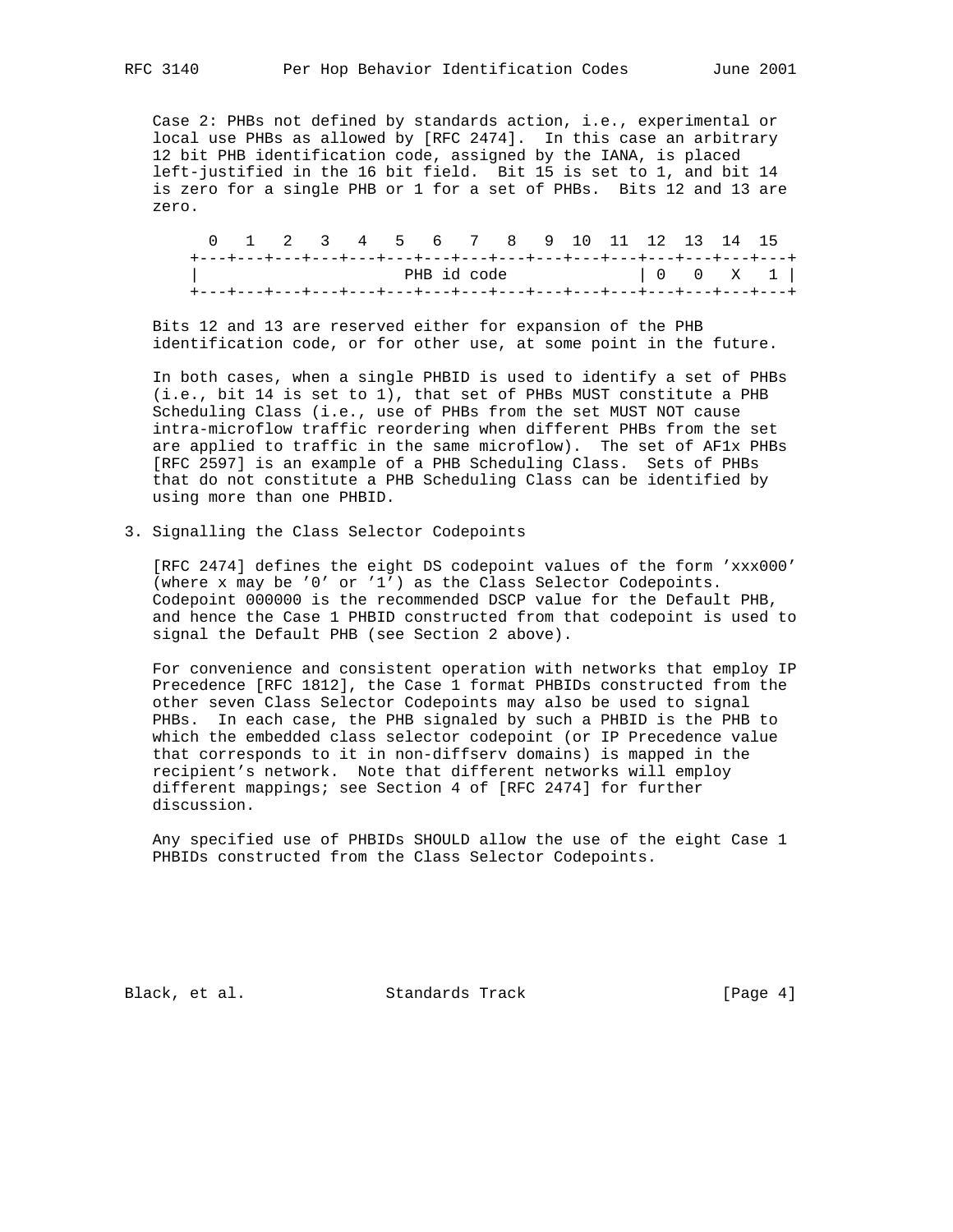# 4. IANA Considerations

 IANA is requested to create a new assignment registry for "Per-Hop Behavior Identification Codes", initially allowing values in the range 0 to 4095 decimal.

Assignment of values in this field require:

- the identity of the assignee
- a brief description of the new PHB, with enough detail to distinguish it from existing standardized and non-standardized PHBs. In the case of a set of PHBs, this description should cover all PHBs in the set.
- a reference to a stable document describing the PHB in detail.

 During the first year of existence of this registry, IANA is requested to refer all requests to the IETF diffserv WG for review. Subsequently, requests should be reviewed by the IETF Transport Area Directors or by an expert that they designate.

 If the number of assignments begins to approach 4096, the Transport Area Directors should be alerted.

5. Security Considerations

 This encoding in itself raises no security issues. However, users of this encoding should consider that modifying a PHB identification code may constitute theft or denial of service, so protocols using this encoding must be adequately protected.

 Just signalling a PHBID SHOULD NOT be sufficient to grant the sender access to a PHB that it would otherwise not be able to use. In cases where this is an issue, receivers SHOULD treat received PHBIDs as requests for service, and use local policy to determine whether to grant or deny such requests.

Changes from RFC 2836

 [RFC 2836] did not consider the Class Selector code points, which are covered by section 3 of the present document. A clarification has been added at the end of section 2 for the case of PHB Scheduling Classes. The second paragraph of section 5 has been added.

Black, et al. Standards Track [Page 5]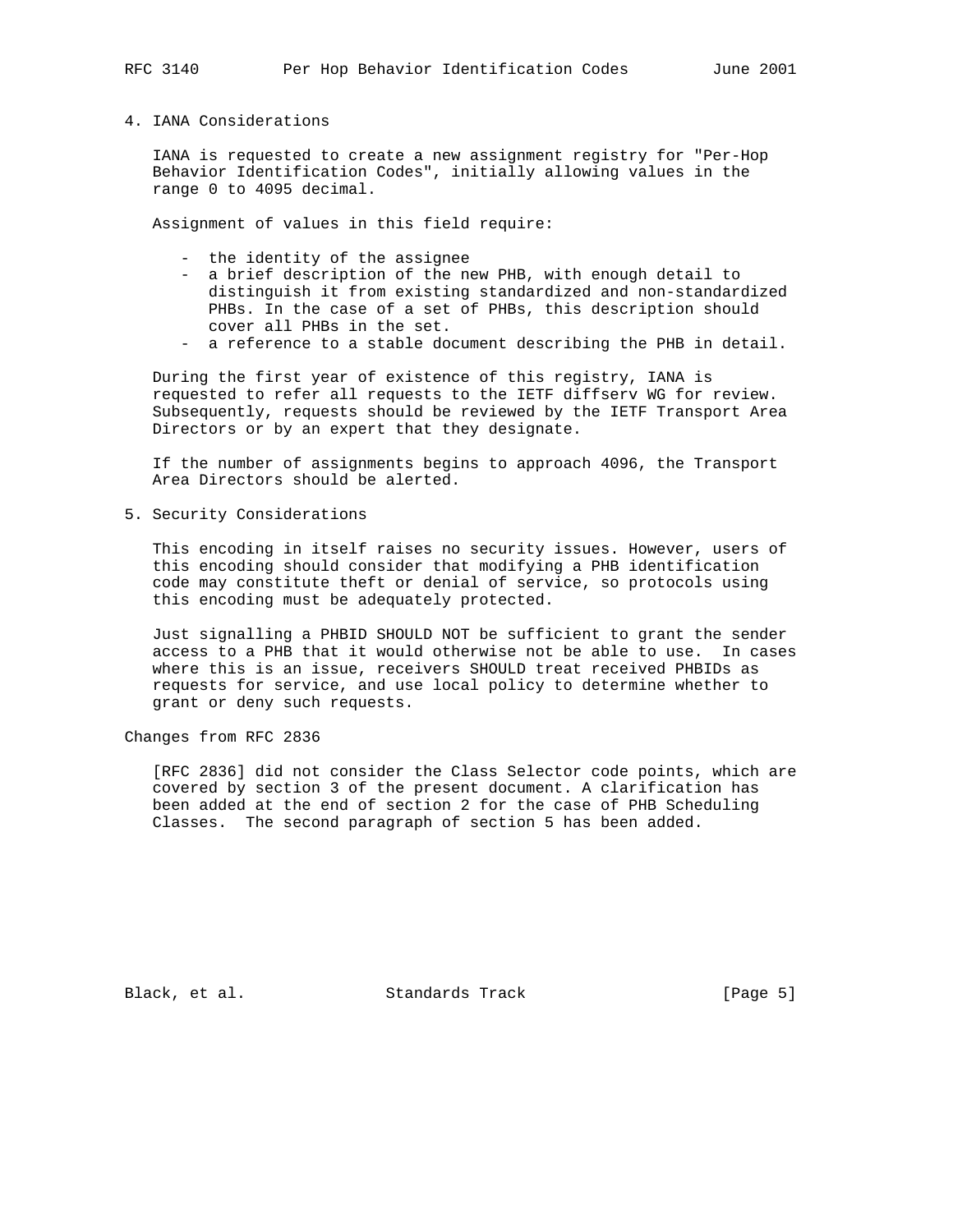Acknowledgements

 Useful comments were made by members of the IETF Diffserv working group.

References

- [RFC 2119] Bradner, S., "Key words for use in RFCs to Indicate Requirement Levels", BCP 14, RFC 2119, March 1997.
- [RFC 2474] Nichols, K., Blake, S., Baker, F. and D. Black, "Definition of the Differentiated Services Field (DS Field) in the IPv4 and IPv6 Headers", RFC 2474, December 1998.
- [RFC 2475] Blake, S., Black, D., Carlson, M., Davies, E., Wang, Z. and W. Weiss, "An Architecture for Differentiated Services", RFC 2475, December 1998.
- [RFC 2597] Heinanen, J., Baker, F., Weiss, W. and J. Wroclawski, "Assured Forwarding PHB Group", RFC 2597, June 1999.
- [RFC 2836] Brim, S., Carpenter, B. and F. Le Faucheur, "Per Hop Behavior Identification Codes", RFC 2836, May 2000.
- [MPLS-DS] Le Faucheur, F., et al., "MPLS Support of Differentiated Services", Work in Progress.

Authors' Addresses

 David L. Black EMC Corporation 42 South St. Hopkinton, MA 01748

EMail: black\_david@emc.com

 Scott W. Brim 146 Honness Lane Ithaca, NY 14850 USA

EMail: sbrim@cisco.com

Black, et al. Standards Track [Page 6]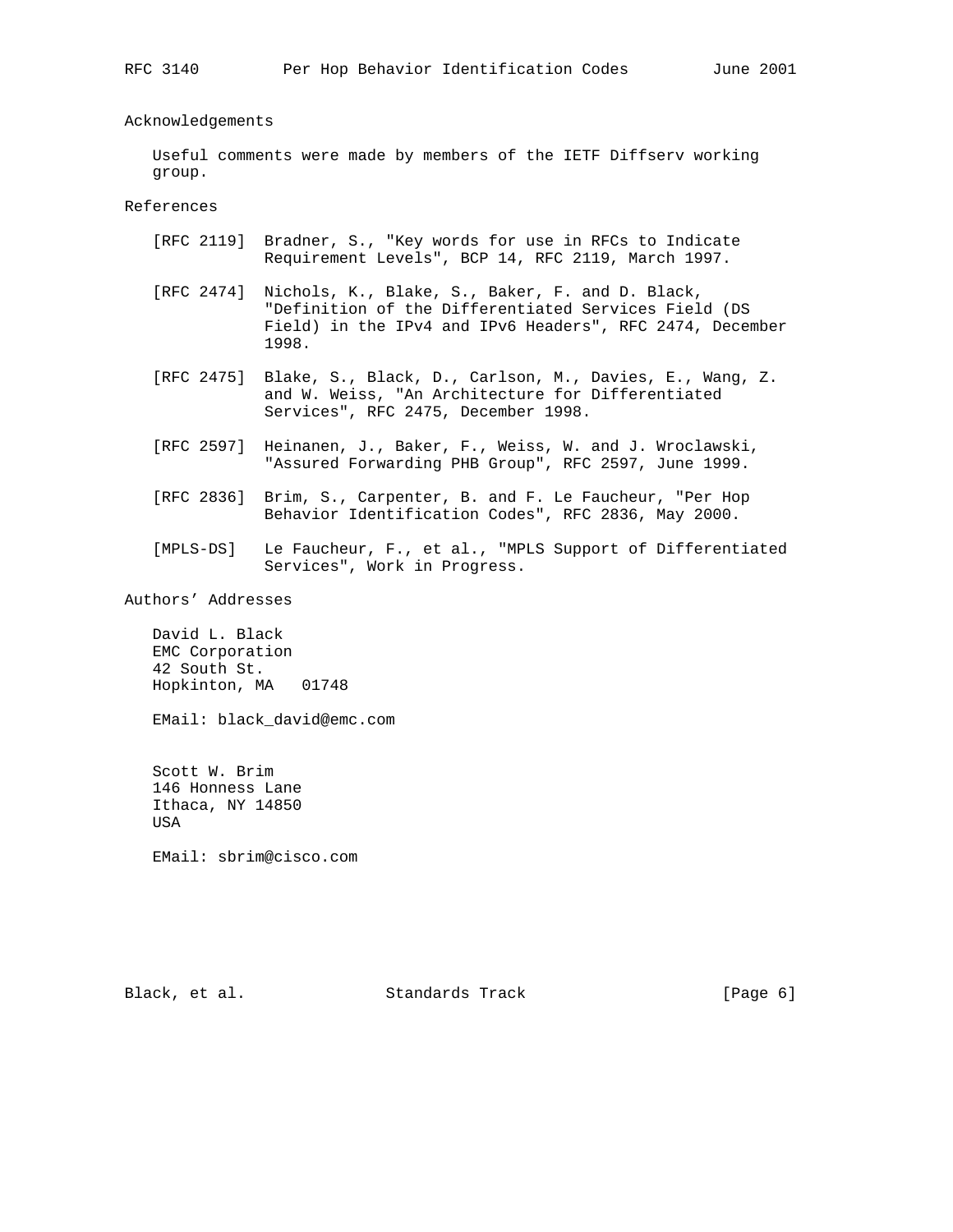Brian E. Carpenter IBM c/o iCAIR Suite 150 1890 Maple Avenue Evanston, IL 60201 **USA** 

EMail: brian@icair.org

 Francois Le Faucheur Cisco Systems Petra B - Les Lucioles 291, rue Albert Caquot 06560 Valbonne France

EMail: flefauch@cisco.com

Intellectual Property

 The IETF takes no position regarding the validity or scope of any intellectual property or other rights that might be claimed to pertain to the implementation or use of the technology described in this document or the extent to which any license under such rights might or might not be available; neither does it represent that it has made any effort to identify any such rights. Information on the IETF's procedures with respect to rights in standards-track and standards-related documentation can be found in BCP-11. Copies of claims of rights made available for publication and any assurances of licenses to be made available, or the result of an attempt made to obtain a general license or permission for the use of such proprietary rights by implementors or users of this specification can be obtained from the IETF Secretariat.

 The IETF invites any interested party to bring to its attention any copyrights, patents or patent applications, or other proprietary rights which may cover technology that may be required to practice this standard. Please address the information to the IETF Executive Director.

Black, et al. Standards Track [Page 7]